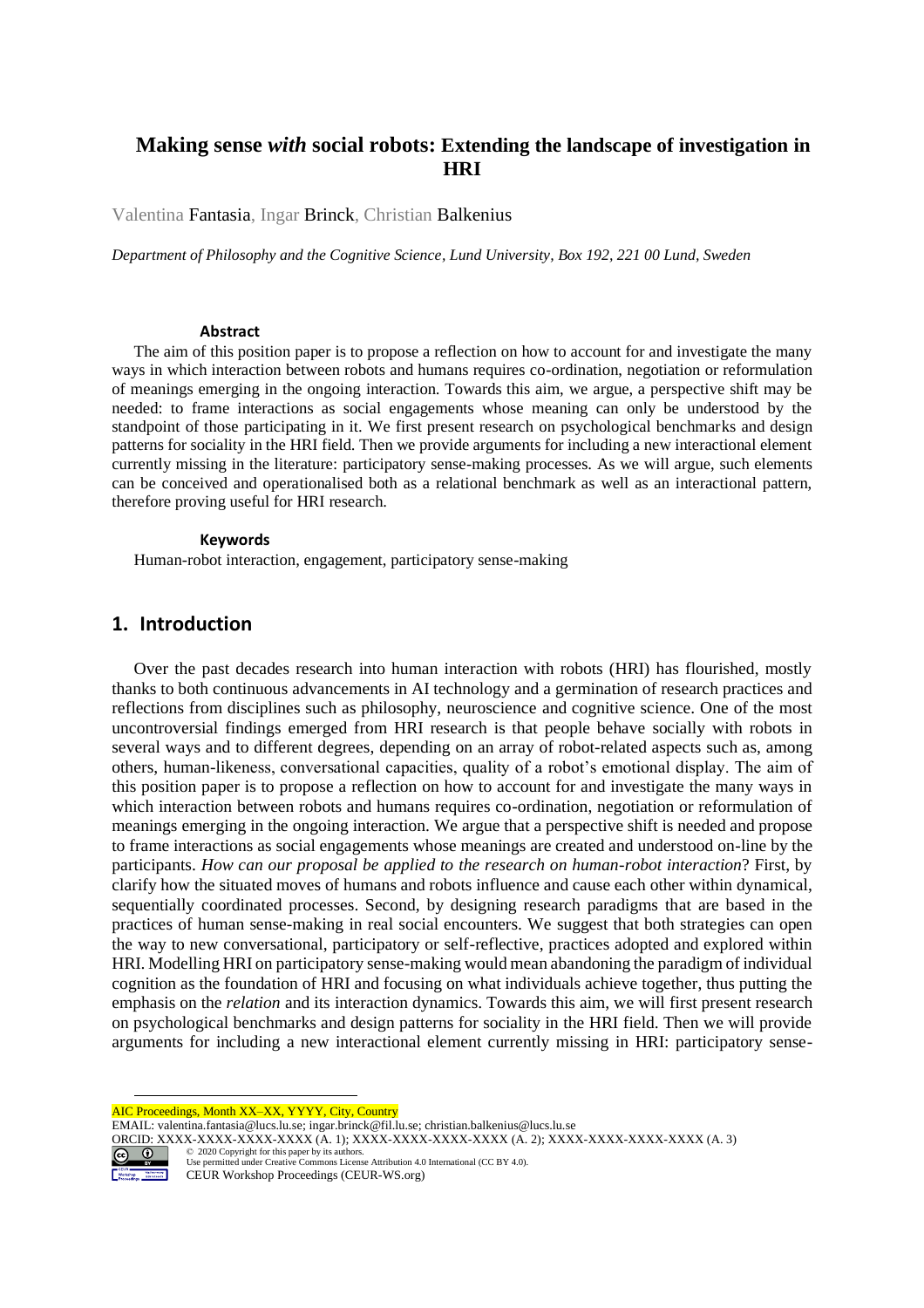making [1]. We will argue that participatory sense-making can be conceived and operationalised both as a relational benchmark and an interactional pattern, and therefore will prove useful for HRI research.

## **2. Are computers social actors?**

The relationship between humans and social technologies has been the core of a longestablished epistemological debate on the nature of autonomous robotic agents, but also and above all on the future directions this relationship may take, with its social, cultural and economic consequences. Since the early Macy Conferences on Cybernetics (1946-1953), the interest in exploring the nature of human-robot interaction (HRI) has been growing with the purpose of "to better understand human relations, and to design future collaborations between humans and machines" [2].

At the beginning of the 1990, a major shift in the field was advanced by the Computers Are Social Actors framework (CASA) [3, 4], a new paradigm for studying human-robot interaction based on the media equation, or the incapacity to distinguish mediated representations from their real-life counterparts. CASA assumes that humans naturally treat computers like real interactants, applying mental models and social scripts that are normally used with humans, also to social technologies [5]. With some modifications to the key hypotheses and methods, the main concept behind the CASA framework has been successfully applied throughout HRI research to show that people do assign personality and affective traits to computers [6]; make judgments and inferences according to the computer's behaviour [7, 8] or appearance [9, 10] and apply stereotypes [11] and moral norms [12, 13, 14]. People act as if the computers were human, even though they understand that ontologically, computers are not human beings.

Much of the growing CASA-oriented body of research has been guided by the underlying question: what are social robots, in the eyes of a human being; and which physical, psychological, communicative features contribute to make them so? In the attempt to address this question, Kahn and colleagues [15] have proposed a first distinction between ontological and psychological explanatory claims about HRI. The ontological claim focuses on *what the humanoid robot actually is*, while the psychological claim focuses on *what functions people attribute to humanoid robotic agents, how and to what extent they do so under which circumstances*. As it was originally posed by Hofstadter and Dennett [16], the ontological question mainly turned around the very concept of self-consciousness and its access by computers or artificially created agents. Since then, extensive debate in cognitive science and AI has focused on whether artificial agents, as we can conceive of them today in material and structure, are capable of consciousness. At the same time, the psychological aspects of HRI have received just as much attention, reflected in studies investigating how to make socially competent robots and what their competences would afford for in social encounters with humans. Noteworthy, in some cases drawing a clear line between what an artificial agent is, and what it is perceived to be from a human's eye might be difficult. Partially because the ontological nature of any living system or agent determines its social affordances, and how those are perceived by those interacting with it. So, for instance, if we know that dogs are animals, and we know that animals cannot talk the way we do, then we should not expect our house dog to respond to us when we ask it: "do you want some food?" (ontological claim). And yet, this knowledge does not prevent us to keep interrogating the poor dog as if it had human-like communicative properties (psychological claim). The same may be equally true with artificial agents, with the exception that in this case their ontological nature is somehow established by, and therefore bound to, their creators (that is, by human beings). And despite all humans' attempts to make them autonomous systems, most of the current artificial agents are designed to model, and appropriately respond to, humans' psychological, social, cognitive, motor, affective capacities (as the CASA framework shows).

An initial step towards addressing and reflecting upon both these claims with sharper lens is to establish psychological benchmarks [15] of the things that are foundational for human interactions, and how to translate them into testable interactional scenarios. The scenarios were defined in terms of design patterns for sociality [17, 18].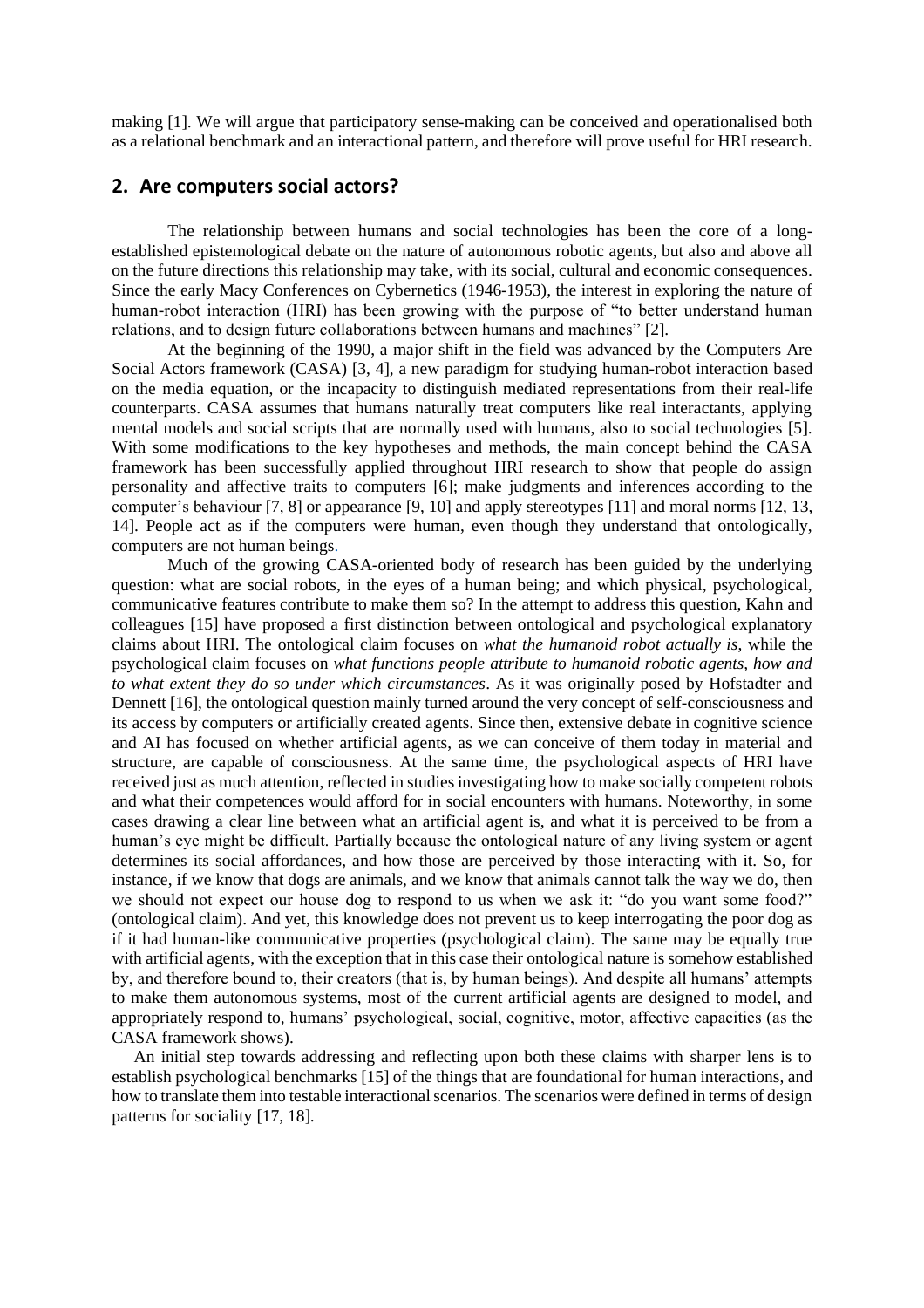## **3. Things that make HRI successful: psychological benchmarks and design patterns**

In 2007, Kahn and colleagues outlined a non-exhaustive list of nine benchmarks intended as key aspects characterising fundamental categories of social and moral interactions between humans. They defined benchmarks as "categories of interaction that capture conceptually fundamental aspects of human life, specified abstractly enough so as to resist their identity as a mere psychological instrument (…) but capable of being translated into testable empirical propositions" [15] and identified as *autonomy, imitation, intrinsic moral value, moral accountability, privacy, reciprocity, conventionality, creativity, and authenticity of relation.* The overarching aim of pinning down human interactional benchmarks and transpose them into HRI equivalents was to advance the current understanding of what makes human-robot interactions successful considering the entirety of possible human relational experiences, from social to moral and thus began "to explicate what an interactional theory (as opposed to a use model) could look like for HRI"  $[15]^2$ .

Drawing upon their psychological benchmarks framework, Kahn and his colleagues started to explored the micro-dynamics of HRI by identifying recurrent interactional design patterns occurring between children and a social robot (namely, Robovie) in several lab-based social situations and settings. A preliminary set of eight design patterns was systematically identified and coded: *initial introduction, didactic communication, in motion together, personal interests and history, recovering from mistakes, reciprocal turn-taking in game context, physical intimacy, and claiming unfair treatment or wrongful harm*. As this was a preliminary proposal, the authors specified that further combinations, hierarchical integrations and specifications between and within patterns would be just as likely as desirable Kahn's work was precious in combining the theoretical tenets of human sociality with a datadriven approach to implement empirical categories derived from the situated observation of interactional patterns between humans and social robots.

Among the many aspects covered by the work of Kahn and his colleagues, we think there is one missing: the situated and dynamic coordination and negotiation of meanings, intentions, expectations and interpretations that human beings experience on a daily basis in their social contexts. To exemplify, consider transition between one interactive sequence and another – e.g., meeting at the restaurant moving from greeting ritual to the issue of deciding who sits where - requiring co-agents' online coordination to make sense of the other's action and enable the continuous unfolding of action sequences. We take this to be an instance of participatory-sense making, and in what follows we propose to expand the current landscape of design patterns of HRI to include dynamical and situated processes of shared sense-making as a central feature of meaningful engagements between interactants.

# **4. Extending the landscape: engagement and sense-making between humans and SR**

# **4.1. Social interactions as meaningful engagements between participants**

With the aim of extending the current landscape of interactional possibilities between humans and social robots, we will start by discussing two theoretical frameworks of social interaction and consider what contributions these frameworks may offer to the field of HRI. The first account is the second-person approach to engagement, which defines social interactions as the embodied, situated meaningful engagement between persons. Within this framework, interactors are active participants engaging in situated, open-ended, experience-dependent action dialogues, sustained by a reciprocal understanding and coordination of their embodied, mutual presence. This presence is construed as interactants address and acknowledge each other intersubjectively as a "you". Engagement, in this

<sup>2</sup>Please refer to the original article by Kahn and colleagues [15, 17] for detailed descriptions of benchmarks and design patterns. Full reference to the articles can be found in the list of references.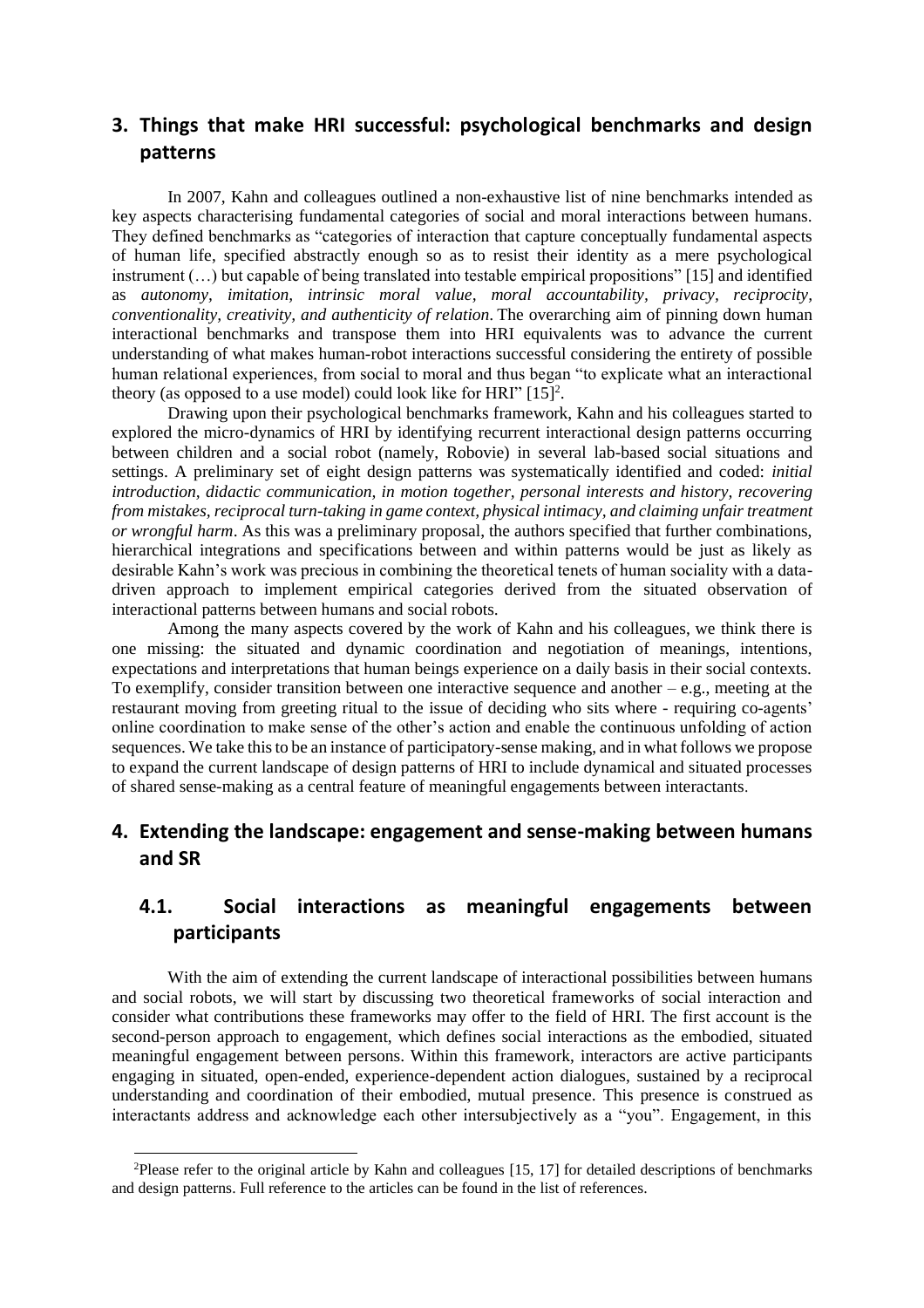approach, captures the qualitative aspect of social interactions [19] as it constitutes the very process by which interactant's reciprocal, direct experience of understanding and knowing each other unfolds. It also reflects the way this experience is described in everyday language (e.g., "being in sync with someone"). "Experientially, engagement is the fluctuating feelings of connectedness with one another, including that of being in the flow of an interaction" [20].

The second account is enactive philosophy, according to which

"Social interaction is the regulated coupling between at least two autonomous agents, where the regulation is aimed at aspects of the coupling itself so that it constitutes an emergent autonomous organization in the domain of relational dynamics, without destroying in the process the autonomy of the agents involved" [21]

Enactivism considers sociality in its broadest form as the meaningful engagement between (embodied) subjects. Engagement occurs along a life-mind continuum based on six mutually supporting, operational concepts: *autonomy, sense-making, embodiment, emergence, experience, and participatory sense-making* [1, 22]. Each of these principles constitutes and supports the way living (cognising) organisms meaningfully engage with their environment, by means of their self-organizing and self-maintaining properties, as well as how they know and make sense of this environment - how they cognise with and about it. Social cognition, on an enactive account, is a process of *knowing-inconnection* [23], fundamentally a social and embodied process integrated with the bodily action and experience of the cogniser and enacted within interactions; certainly not simply something 'in the head' of individuals – i.e., in terms of mechanisms, computations, representations.

### *Participatory sense-making*

Under this view, 'sense-making' becomes 'participatory' insofar as social dynamics, such as dynamical coordination of actions and affects, take over individual sense-making [21]. Enactivism defines participatory sense-making as "the coordination of intentional activity in interaction, whereby individual sense-making processes are affected and new domains of social sensemaking can be generated that were not available to each individual on her own" [21]. Making sense *with and of others* occurs along a participation continuum which involves the experience of dynamically coordinating, negotiating or repairing of meanings in interaction by means of actions, gestures, bodily postures, verbal communication or other multimodal resources. As humans, we engage in participatory forms of sensemaking since birth, when we first start construing our social experience with others in situated, dynamically coordinated ways [20]. As we make sense of the world by moving around in and with it, and coordinate our movements with others in interaction, we literally participate in each other's sensemaking activities.

Engaging in participatory sense-making processes may occur within situations of interactional uncertainty, e.g., where an individual's course of actions unexpectedly is halted or changed by someone else's move. To make the interaction moving forward, individuals need to mutually coordinate their actions or moves, even within a very short time frame. Individual sense-making is thus transformed into a participatory effort of making sense of the situation together. De Jaegher and Di Paolo offered an illustrative example of this, imagining two people walking in opposite directions along a narrow corridor.

"In order to get past each other, they must adopt complementary positions by shifting to the left or to the right. Sometimes the individuals happen to move into mirroring positions at the same time creating a symmetrical coordinated relation. Due to the spatial constraints of the situation, such symmetry favours an ensuing shift into another mirroring position (there are simply not so many more moves available). In this way, coordinated shifts in position sustain a property of the relational dynamics (that of symmetry) that all but compels the interactors to keep facing one another, thus remaining in interaction (despite, or rather thanks to, their efforts to escape from the situation)" [21].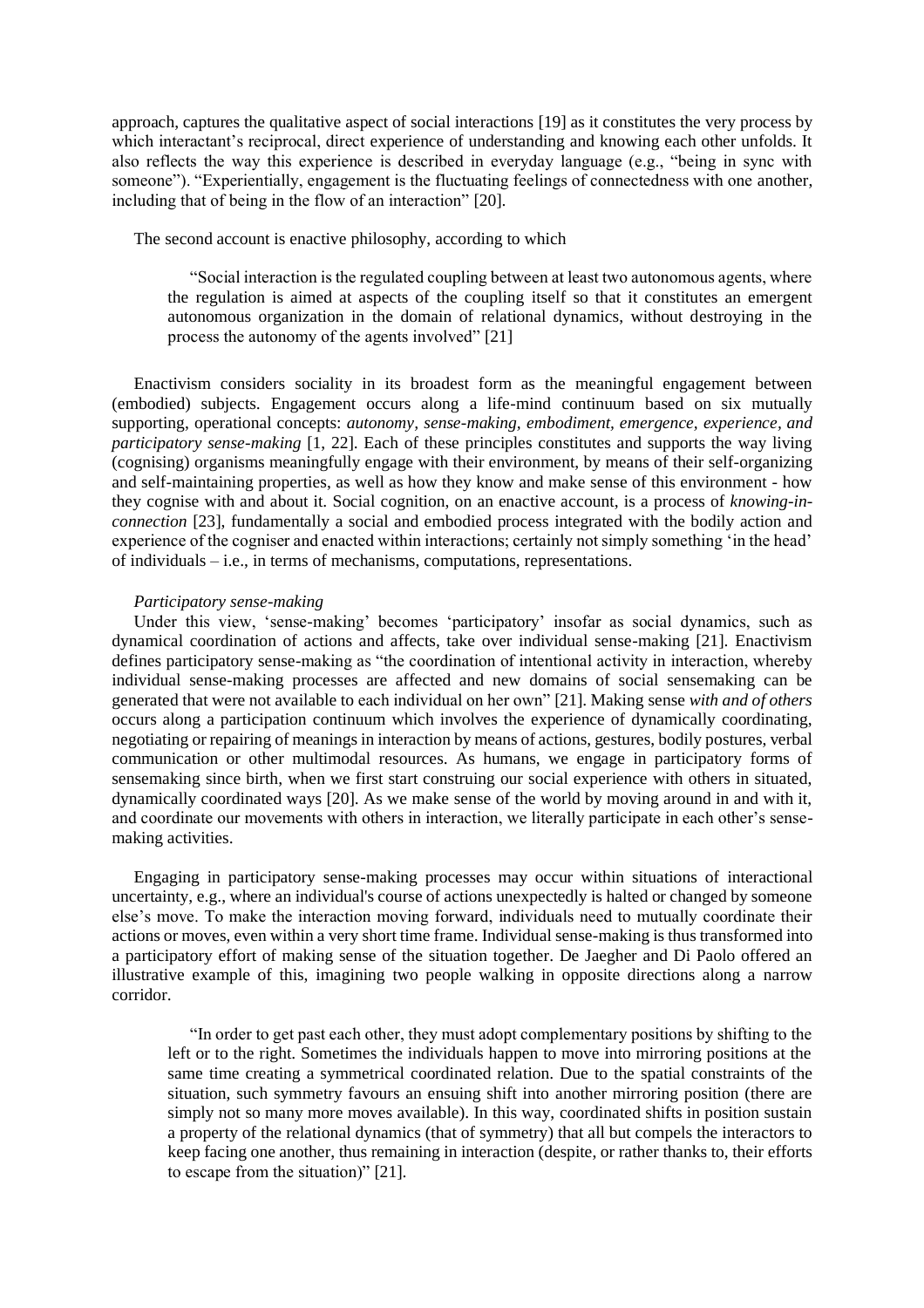### **4.2. Participatory sense-making in HRI**

Can the notions of engagement and participatory sense-making contribute to expanding our current knowledge and research practice in the field of HRI? We believe so, in (at least) two ways: first, by proposing a new theoretical perspective on how researchers conceive of robots' and humans' participation in social encounters, both from an ontological and a psychological perspective; second, by offering examples of potential situations in which humans and robots may need to negotiate or coordinate meanings while interacting. Both these avenues may prove useful for designing robots capable of participating in real-life situations in smoother and well-coordinated ways. We now present both these arguments. Endorsing a second-person account to interactions implies to see them as social experiences whose meaning can only be understood from the standpoint of those participating in it [19]. In this perspective, interactants' perception of the co-agent (be it a robot or a human) would be informed by their affective experience of the other as a co-interactor; that is, the experience of being acknowledged, responded to and moved emotionally by the other [24, 25, 18]. In a way then, a secondperson approach to HRI should be concerned with the question of *what can this engagement bring to its participants*? Clearly, here the ontological issue of *what a robot is* to the human's eyes is settling. What definitional criteria should we use to evaluate robots as agents – autonomy, self-consciousness, moral standards? How can we account for the many intersubjective possibilities of engagement with social robots along the "ontological continuum"?<sup>3</sup>

As it was presented above, in the human context participatory sense-making involves coordinating our sense-making activities to achieve social understanding through the joint generation and transformation of meanings in interaction. Endorsing participatory sense-making in HRI would implicate a deep shift in ontological as well as psychological perspective. First, in this view robots are seen as agents whose contribution to the interaction process is as valuable as that of the human. This might lead humans to adapt their social and interactional skills to fit the robot's capacities, and not (as it is usually assumed) the other way around, opening up to new conversational, participatory or selfreflective possibilities and modalities. Importantly, it would mean thinking about design in terms of the joint contribution of robots and humans as participants of equal standing and acting together as a system. Second, and related to the previous point, a more constructivist view in HRI can lead to designing new interaction patterns, taken from real life practices of sense-making in social encounters: exploiting negotiations, misunderstandings, repairs, coordination, or misalignments.

To develop HRI in a more dynamic and fluent direction, perhaps letting pragmatic heuristics guide the interaction, certainly would be a daunting task. People in social robotics long have studied real life interaction for inspiration, but the problem is the technology: Roboticists have not been able to design (build) technology that can interact like humans, e.g., engaging in multimodal communication along several temporal scales during one and the same interaction episode, acting spontaneously while responding adequately to contextual variation. The most popular humanoid robots such as Nao and Pepper cannot be programmed to do this. Technology development is piecemeal. One pertinent question *is what functions are basic to such open and responsive human behaviour that also can be programmed in existing robot platforms*. Another question concerns learning: what algorithms to use and how to increase behavioural complexity. Modelling social interaction by extending models of individual cognition has not been a very successful strategy in advancing human on-line interaction with social robots. Modelling HRI on participatory sense-making would mean abandoning the paradigm of individual cognition as the foundation of HRI and moving from the individual agents to joint action and what individuals are producing together, viz., putting the emphasis on the *relation* and its interaction dynamics. In fact, in recent years we have seen what might be considered a breakthrough in multimodal design in HRI including new touch-based approaches to emotion communication and attempts at modelling the entire social setting of on-going interaction [26, 27, 28].

Additionally, there is a particular aspect of human participatory sense-making processes that we think may be relevant for building better models of interactions with robots: the successful coordination of sense-makers in interaction, be they humans or machines, depends on the specific interactional

<sup>3</sup> For participatory sense-making with materials see: Brinck 2018 [29]; for emotional engagement with materials see: Brinck & Reddy 2020 [30].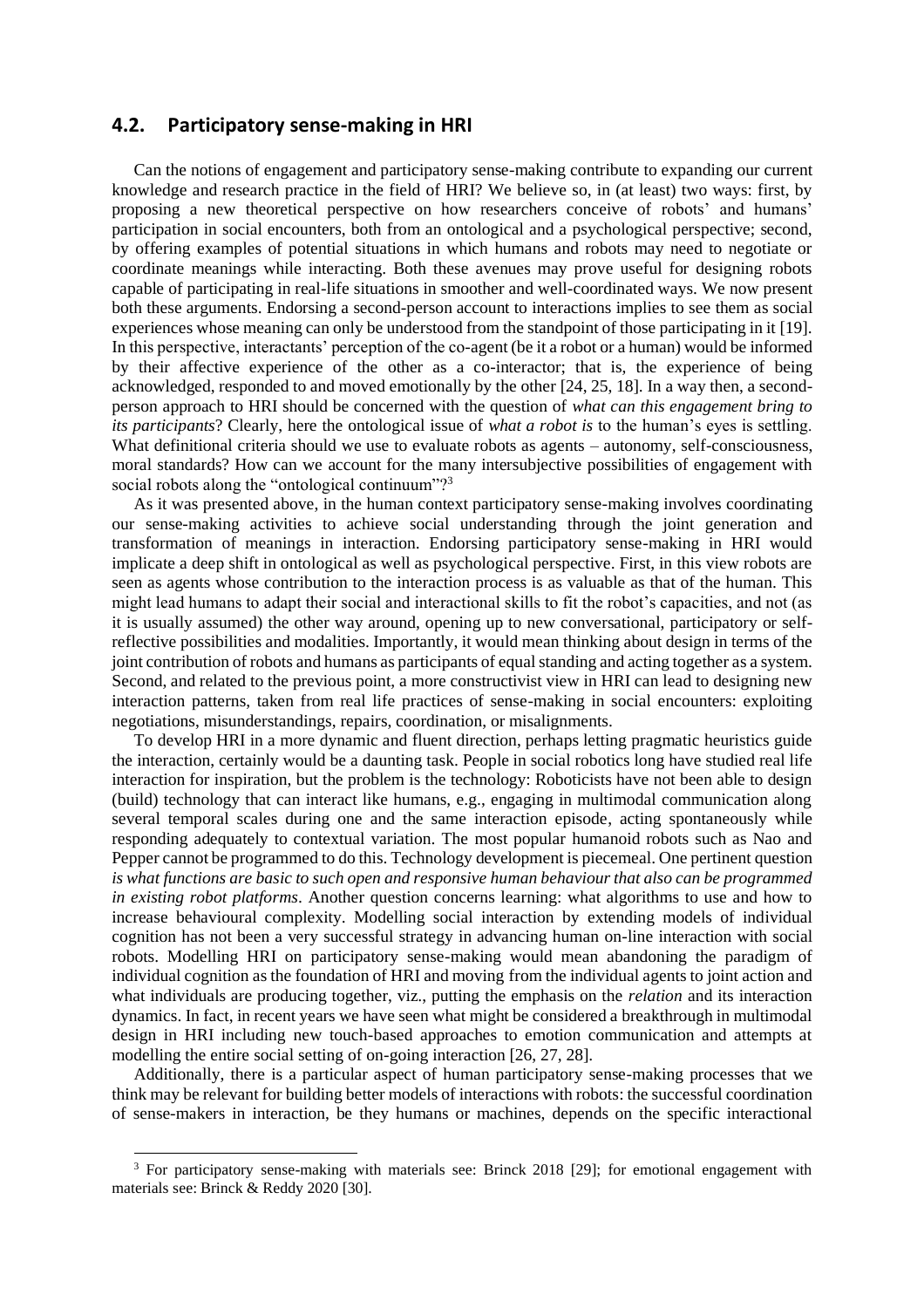resources afforded by and to its participants. This means that "although agents can have different individual potentials for entering into an interaction, this potential is not fixed and can be modulated by actual interactions." [1]. Taking the second point seriously would mean putting less emphasis on the general aspects of interaction and more on the aspects that reflect contextual and embedded contributions to the interaction process.

*But what does it take for humans and robots to coordinate and negotiate actions and meanings?* Imagine the following scene: A robot accompanies an elderly lady to go shopping. After leaving the supermarket, the robot and the elderly lady have to cross a very trafficked road using the zebra crossing. The lady leans on the robot's arm, which slowly guides her towards the zebras until both are almost on the curb. A car is fast approaching and the old woman can only make small steps. The robot must choose what to do. In modelling a human-like decision-making process, the robot might lean its head forward in an attempt to gauge the speed of the car, or to understand if the driver has acknowledged their presence and is intending to stop. In the best scenario, the robot will try to use all available information (the car speed, the lady's walking pace, the drivers' face orientation) to take a decision about what do to. Clearly the driver might as well do the same: try to understand if the two intend to cross or if they will wait for the car to pass over. Most importantly, how this interactive sequence might end up largely depends on the coordination of considerations and actions (meanings) of all actors involved. That is, on a shared effort of making sense of how to go on. The question is then: what kind of technology needs to be implemented to afford social robots the capacity to directly perceiving their own and other's actions, movements, affective displays and to act accordingly and in coordination with the other? These issues are addressed, for instance, in research on autonomous cars and is key to technology development in the area. Raising the question in the context of HRI stimulates thinking in new directions and will lead to other answers. Some attempts towards simulating shared sense-making situations have been made. To illustrate, Satake et al. [7] developed a technique for pro-active approach and tested it in a series of empirical studies where the robot approached people who were passing through a shopping mall. Once the robot successfully approaches a person, it will identify the person's reaction and provide a timely response by coordinating its body orientation. In comparison to previous simple approaching methods, Satake et al. found that their technique demonstrated a significant improvement in approaching performance, as reflected by the visitors' reactions. Overall, the social situations just sketched can prove to be helpful standpoint to construe a new design pattern in HRI. Implementing and consolidating interactions where humans and robots coordinate or adjust their sense-making can be done to add a new design pattern embedding the ways in which robots and human beings behave in similar situations.

## **5. Conclusions**

We think that Kahn and colleagues' distinction between psychological and ontological claims in the field of HRI as essential to reach a deeper understanding of the interactional dynamics between humans and robots but needs to be understood in a new context. We have suggested that a theoretical shift in how we conceive of social interactions as oriented to the enactivist and second-person approaches will have important implications for both claims, and perhaps show their irreducible interconnection. Our proposal in this article is to extend the landscape of HRI using the concepts of engagement and participatory sense-making as psychological benchmarks and interactive design patterns. Specifically, including participatory sense-making both as a conceptual psychological benchmark and a candidate interactional design pattern may clarify the ontological-psychological continuum. One way to do it is to use micro-observational and ethnomethodological analytical methods [6] to look at how human build up sequentially structured interactions with robots, that is: how each participant's next move is directly connected to the previous moves, and to the incipiently following one. To conclude, and in line with previous suggestions [31, 32], we believe that taking engagement as a starting point for understanding participants' interactional experience with social robots will lead two new insights about the limitations and possibilities of interaction. Research in HRI should take this into account in its future directions. In the end, we might even discover that the valley feels uncanny only for those observing it from the outside.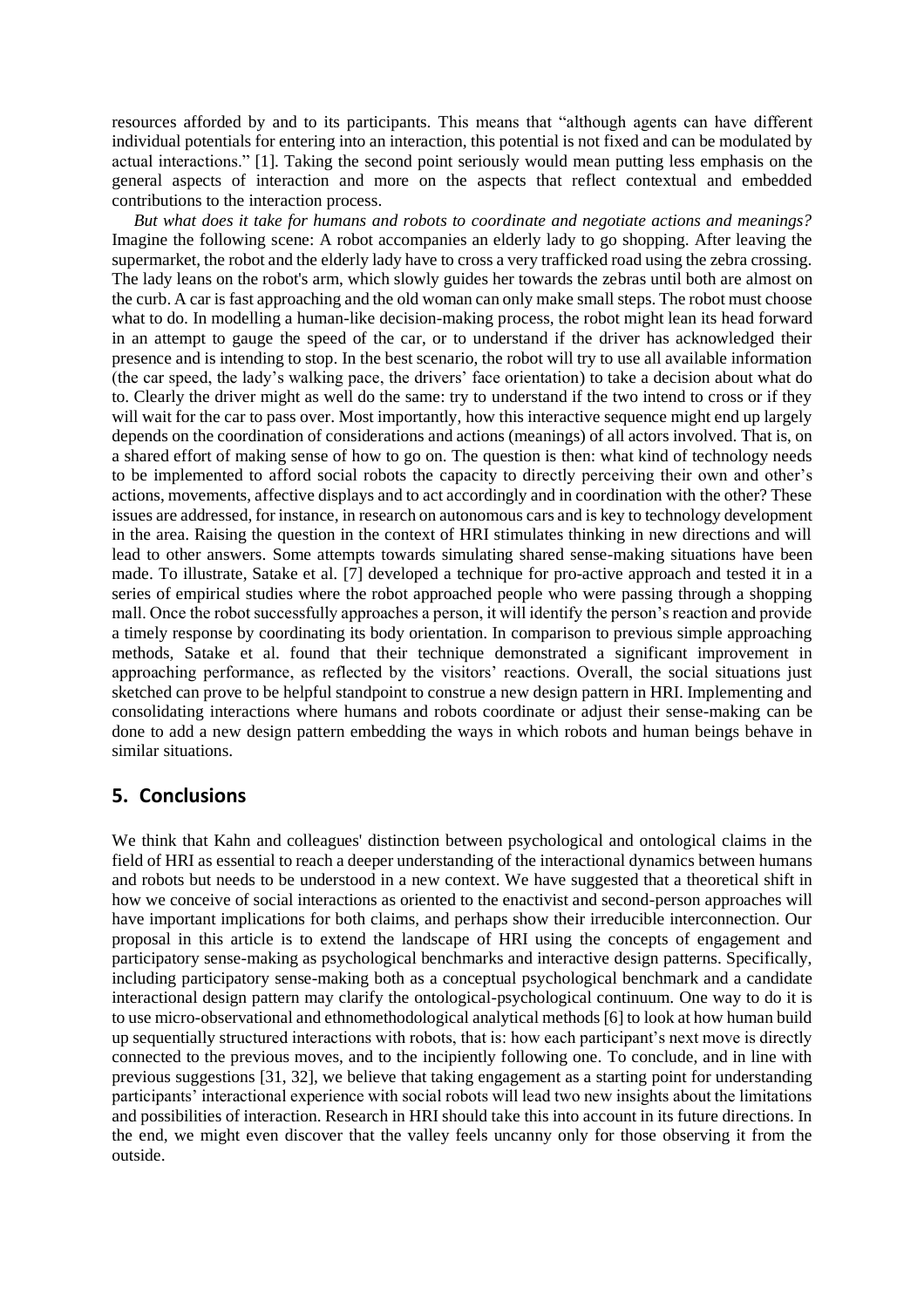## **6. Acknowledgements**

This work was funded by the Wallenberg AI, Autonomous Systems and Software Program-Humanities and Society (WASP-HS). WASP-HS is an initiative by the Wallenberg Foundation for research in humanities and social science in AI and autonomous systems.

## **7. References**

- [1] H. De Jaegher, E. Di Paolo. Participatory sense-making. Phenomenology and the cognitive sciences, 6(4), (2007) 485-507.
- [2] J. Cassell. The ties that bind. Réseaux (No 220-221), (2020/2) 21-45
- [3] C. Nass, Y. Moon. Machines and mindlessness: Social responses to computers. Journal of Social Issues, 56, (2000) 81–103. https://doi.org/10.1111/0022-4537.00153.
- [4] C. Nass, J. Steuer, E. R. Tauber. Computers are social actors. In Proceedings of SIGCHI '94 Human Factors in Computing Systems, pp. 72–78 (1994) https://doi. org/10.1145/259963.260288
- [5] A. Gambino, J. Fox, R. Ratan. Building a stronger CASA: Extending the computers are social actors paradigm. Human-Machine Communication, 1, (2020) 71-85.
- [6] H. R. Pelikan, M. Broth, L. Keevallik (2020, March). " Are You Sad, Cozmo?" How Humans Make Sense of a Home Robot's Emotion Displays. In 15th ACM/IEEE International Conference on Human-Robot Interaction (HRI), pp. 461-470 (2020).
- [7] S. Satake, T. Kanda, D. F. Glas, M. Imai, H. Ishiguro, N. A robot that approaches pedestrians. IEEE Transactions on Robotics, 29(2), 508-524 (2013).
- [8] S. Stange, S. Kopp. Effects of a social robot's self-explanations on how humans understand and evaluate its behavior. In 15th ACM/IEEE International Conference on Human-Robot Interaction (HRI), 619-627 (2020).
- [9] H. R. Lee, S. Šabanović, E. Stolterman. How humanlike should a social robot be: a user-centered exploration. In 2016 AAAI Spring Symposium Series (2016, March).
- [10] C. Balkenius, B. Johansson. Almost Alive: Robots and Androids. Frontiers in Human Dynamics, 2 (2022).
- [11] M. Siegel, C. Breazeal, M. I. Norton. Persuasive robotics: The influence of robot gender on human behavior. In IEEE/RSJ International Conference on Intelligent Robots and Systems, 2563-2568 (2009).
- [12] P. H. Kahn, T. Kanda, H. Ishiguro, B. T. Gill, J. H. Ruckert, S. Shen, R. L. Severson. Do people hold a humanoid robot morally accountable for the harm it causes?. In Proceedings of the seventh annual ACM/IEEE international conference on Human-Robot Interaction pp. 33-40 (2017).
- [13] S. Finkelstein, E. Yarzebinski, C. Vaughn, A. Ogan, J. Cassell. The effects of culturally-congruent educational technologies on student achievement. Proceedings of Artificial Intelligence in Education (AIED), July 09-13, Memphis, TN (2013).
- [14] A. Moon, S. Rismani, H. F. M. Van der Loos. Ethics of Corporeal, Co-present Robots as Agents of Influence: a review. Current Robotics Reports 2 (2) (2021) 223-229. https://doi.org/10.1007/s43154-021-00053-6.
- [15] P. H. Kahn, H. Ishiguro, B. Friedman, T. Kanda, N. G. Freier, R. L. Severson, J. Miller. What is a Human? Toward psychological benchmarks in the field of human–robot interaction. Interaction Studies, 8(3) (2007) 363-390.
- [16] D. R. Hofstadter, D. C. Dennett. The mind's I: Fantasies and reflections on self and soul. Basic Books, New York, NY 1981.
- [17] P. H. Kahn., N. G. Freier, T. Kanda, H. Ishiguro, J. H. Ruckert, R. L. Severson, S. K. Kane. Design patterns for sociality in human-robot interaction. In Proceedings of the 3rd ACM/IEEE international conference on Human robot interaction, pp. 97-104 (2008, March).